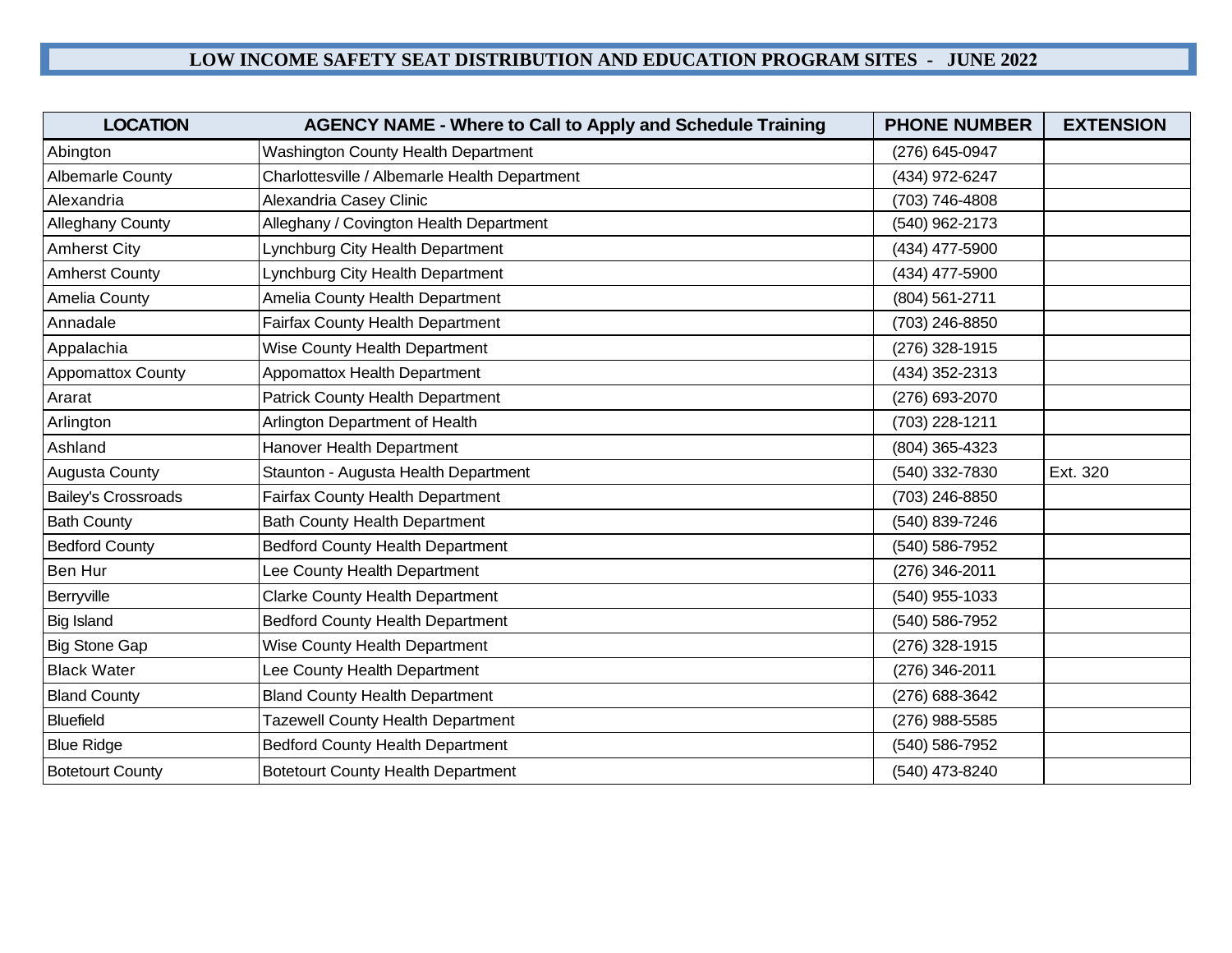| Boydton                    | Mecklenburg County Health Department          | (434) 738-6333 |         |
|----------------------------|-----------------------------------------------|----------------|---------|
| <b>Bristol City</b>        | <b>Bristol Health Department</b>              | (276) 642-7335 |         |
| <b>Bristol City</b>        | Washington County Health Department           | (276) 645-0947 |         |
| <b>Brunswick County</b>    | <b>Brunswick County Health Department</b>     | (434) 848-2525 |         |
| <b>Buchanan County</b>     | <b>Buchanan County Health Department</b>      | (276) 935-4591 | Ext. 23 |
| <b>Buckingham County</b>   | <b>Buckingham County Health Department</b>    | (434) 969-4244 |         |
| <b>Buena Vista City</b>    | Lexington - Rockbridge Health Department      | (540) 463-3185 |         |
| <b>Burke</b>               | Fairfax County Health Department              | (703) 246-8850 |         |
| Campbell County            | Lynchburg Health Department                   | (434) 332-9550 |         |
| <b>Caroline County</b>     | Healthy Families Rappahannock Area            | (540) 374-3366 |         |
| <b>Carroll County</b>      | <b>Carroll County Health Department</b>       | (276) 730-3180 |         |
| <b>Charles City County</b> | <b>Charles City County Health Department</b>  | (804) 829-2490 |         |
| <b>Charlotte County</b>    | <b>Charlotte County Health Department</b>     | (434) 542-5251 |         |
| Charlottesville            | Charlottesville / Albemarle Health Department | (434) 972-6247 |         |
| Chase City                 | Mecklenburg County Health Department          | (434) 738-6333 |         |
| Castlewood                 | <b>Russell County Health Department</b>       | (276) 889-7621 |         |
| Centreville                | Fairfax County Health Department              | (703) 246-8850 |         |
| Chantilly                  | Fairfax County Health Department              | (703) 246-8850 |         |
| Chesapeake                 | Chesapeake Health Department - Great Bridge   | (757) 382-8652 |         |
| Chilhowie                  | Smyth County Health Department                | (276) 781-7460 |         |
| Christainsburg             | Montgomery County Health Department           | (540) 381-7100 |         |
| <b>Clarke County</b>       | <b>Clarke County Health Department</b>        | (540) 955-1033 |         |
| Clarksville                | Mecklenburg County Health Department          | (434) 738-6333 |         |
| Claudville                 | Patrick County Health Department              | (276) 693-2070 |         |
| Clifton                    | Fairfax County Health Department              | (703) 246-8850 |         |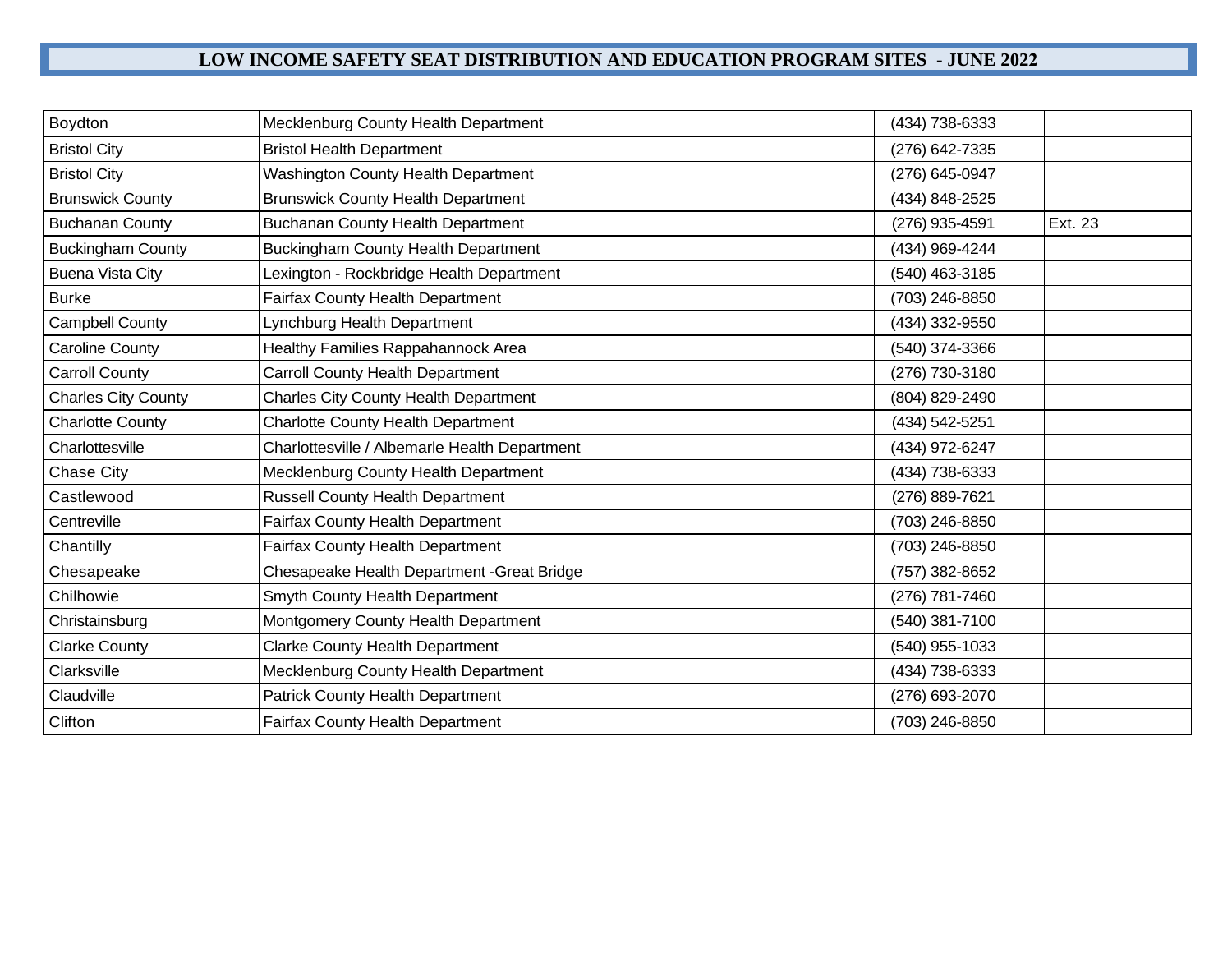| <b>Clifton Forge City</b> | Alleghany / Covington Health Department    | (540) 962-2173 |          |
|---------------------------|--------------------------------------------|----------------|----------|
| Clinchco                  | Dickenson County Health Department         | (276) 926-4979 |          |
| Clintwood                 | Dickenson County Health Department         | (276) 926-4979 |          |
| Coeburn                   | Wise County Health Department              | (276) 328-1915 |          |
| Covington City            | Alleghany / Covington Health Department    | (540) 962-2173 |          |
| Craig County              | Craig County Health Department             | (540) 864-5136 | Ext. 102 |
| <b>Culpeper County</b>    | <b>Culpeper County Health Department</b>   | (540) 829-7350 |          |
| <b>Cumberland County</b>  | <b>Cumberland County Health Department</b> | (804) 492-4661 |          |
| Damascus                  | <b>Washington County Health Department</b> | (276) 645-0947 |          |
| Danville                  | Danville City Health Department            | (434) 799-5190 |          |
| Dante                     | Dickenson County Health Department         | (276) 926-4979 |          |
| Dickenson County          | Dickenson County Health Department         | (276) 926-4979 |          |
| Dinwiddie County          | Petersburg City Health Department          | (804) 863-1652 |          |
| Dryden                    | Lee County Health Department               | (276) 346-2011 |          |
| <b>Duffield</b>           | Lee County Health Department               | (276) 346-2011 |          |
| Dunn Loring               | <b>Fairfax County Health Department</b>    | (703) 246-8850 |          |
| Edinburg                  | Shenandoah County Health Department        | (540) 459-3733 |          |
| Emporia                   | Petersburg City Health Department          | (804) 863-1652 |          |
| Ewing                     | Lee County Health Department               | (276) 346-2011 |          |
| Fairfax County and City   | Fairfax County Health Department           | (703) 246-8850 |          |
| <b>Fairfax Station</b>    | <b>Fairfax County Health Department</b>    | (703) 246-8850 |          |
| <b>Falls Church</b>       | Fairfax County Health Department           | (703) 246-8850 |          |
| Farmville                 | Prince Edward County Health Department     | (434) 392-8187 |          |
| Farmville                 | Centra Southside Community Hospital        | (434) 315-2416 |          |
| <b>Fauquier County</b>    | <b>Fauquier County Health Department</b>   | (540) 347-6400 |          |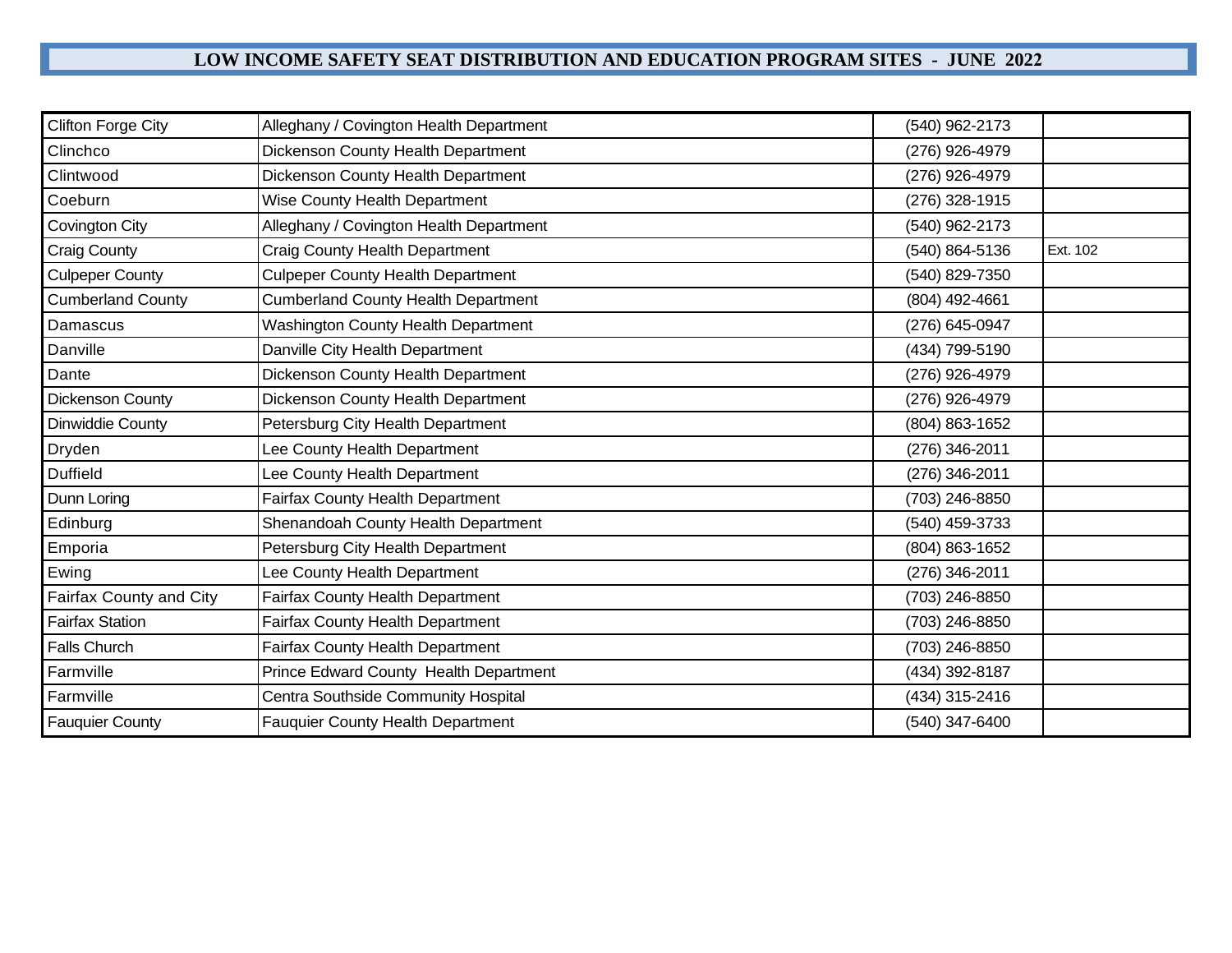| Forrest                   | <b>Bedford County Health Department</b>         | (540) 586-7952 |          |
|---------------------------|-------------------------------------------------|----------------|----------|
| <b>Fort Belvoir</b>       | Fairfax County Health Department                | (703) 246-8850 |          |
| Fort Monroe Military Base | <b>Hampton Health Department</b>                | (757) 727-1172 |          |
| <b>Floyd County</b>       | <b>Floyd County Health Department</b>           | (540) 745-2141 | Ext. 113 |
| <b>Fluvanna County</b>    | Fluvanna County Health Department               | (434) 591-1960 |          |
| Franconia                 | <b>Fairfax County Health Department</b>         | (703) 246-8850 |          |
| <b>Franklin City</b>      | Franklin City Health Department                 | (757) 562-6109 |          |
| <b>Franklin County</b>    | Henry-Martinsville Health Department            | (276) 638-2311 |          |
| <b>Franklin County</b>    | Franklin County Perinatal Education Center      | (540) 489-1800 |          |
| <b>Frederick County</b>   | Winchester / Frederick County Health Department | (540) 722-3470 |          |
| Fredericksburg            | Fredericksburg Health Department                | (540) 899-4142 |          |
| Fredericksburg            | <b>Healthy Families Rappahannock Area</b>       | (540) 374-3366 |          |
| Front Royal               | Warren County Health Department                 | (540) 635-3159 |          |
| <b>Galax City</b>         | <b>Galax City Health Department</b>             | (276) 236-6127 |          |
| <b>Giles County</b>       | <b>Giles County Health Department</b>           | (540) 921-2891 | Ext. 19  |
| Goochland County          | Hanover Health Department                       | (804) 365-4323 |          |
| Goode                     | <b>Bedford County Health Department</b>         | (540) 586-7952 |          |
| Goodview                  | <b>Bedford County Health Department</b>         | (540) 586-7952 |          |
| <b>Grayson County</b>     | <b>Grayson County Health Department</b>         | (276) 773-2961 |          |
| <b>Great Falls</b>        | <b>Fairfax County Health Department</b>         | (703) 246-8850 |          |
| <b>Greene County</b>      | <b>Greene County Health Department</b>          | (434) 985-2262 |          |
| Greensville               | Petersburg City Health Department               | (804) 863-1652 |          |
| Halifax                   | <b>Halifax County Health Department</b>         | (434) 476-4863 |          |
| Hampton                   | Hampton Health Department                       | (757) 727-1172 |          |
| <b>Hanover County</b>     | Hanover Health Department                       | (804) 365-4323 |          |
| Harrisonburg City         | Harrisonburg Department of Fire                 | (540) 810-0527 |          |
| Haysi                     | Dickenson County Health Department              | (276) 926-4979 |          |
| <b>Henry County</b>       | Henry-Martinsville Health Department            | (276) 638-2311 |          |
| <b>Henrico County</b>     | Henrico County Health Department                | (804) 404-5166 |          |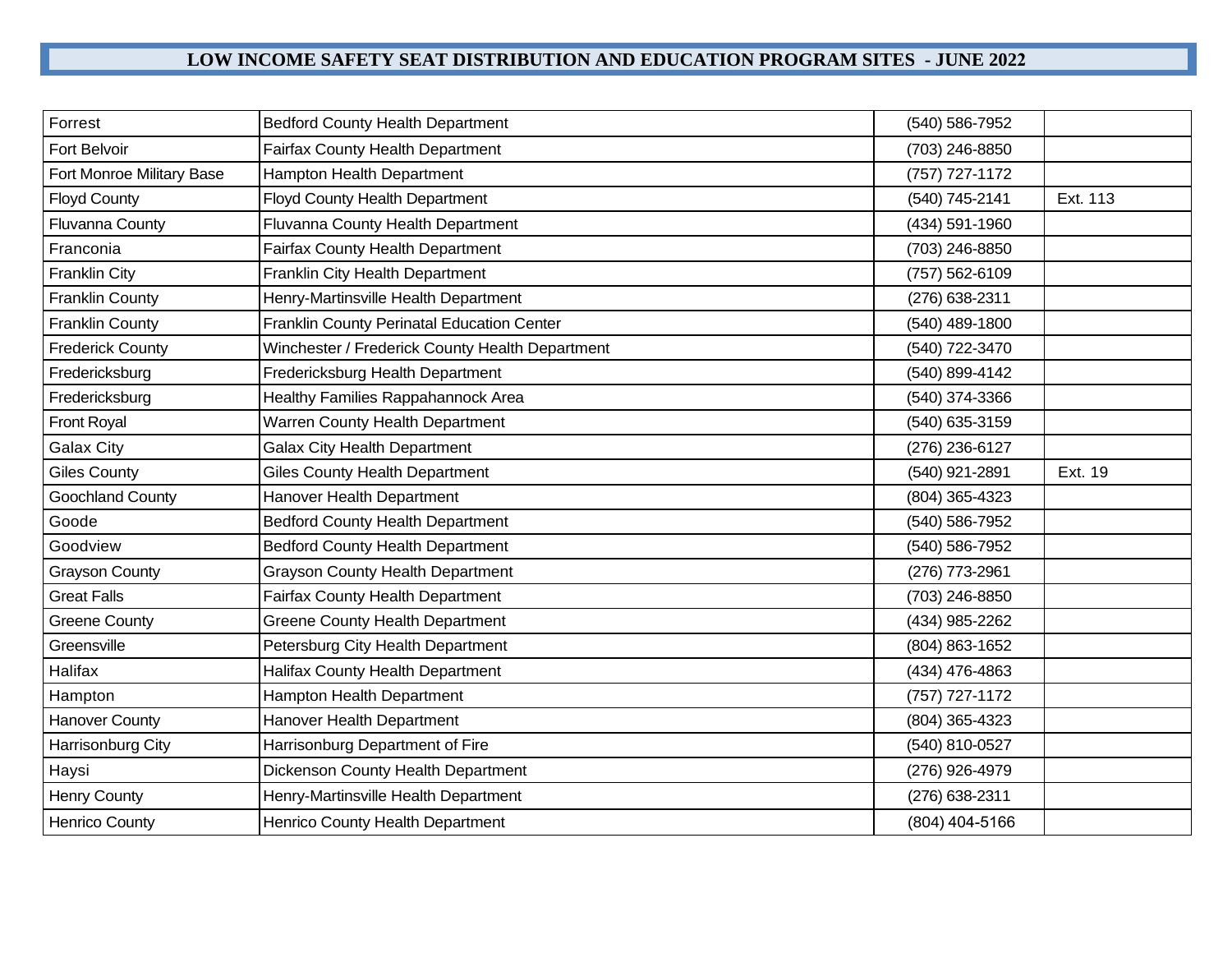| <b>Henry County</b>       | Henry / Martinsville Health Department                                   | (276) 638-2311 |
|---------------------------|--------------------------------------------------------------------------|----------------|
| Herndon                   | <b>Fairfax County Health Department</b>                                  | (703) 246-8850 |
| <b>Highland County</b>    | <b>Highland County Health Department</b>                                 | (540) 468-2270 |
| Honaker                   | <b>Russell County Health Department</b>                                  | (276) 889-7621 |
| <b>Hopewell City</b>      | Petersburg City Health Department                                        | (804) 863-1652 |
| <b>Hot Springs</b>        | <b>Bath County Health Department</b>                                     | (540) 839-7246 |
| Huddleston                | <b>Bedford County Health Department</b>                                  | (540) 586-7952 |
| Independence              | <b>Grayson County Health Department</b>                                  | (276) 773-2961 |
| Iron Gate Town            | Alleghany / Covington Health Department                                  | (540) 962-2173 |
| Isle of Wright            | <b>Suffolk Health Department</b>                                         | (757) 514-4741 |
| James City County         | Peninsula Health Center                                                  | (757) 594-7411 |
| James City County         | CHIP of Williamsburg at Child Development Resources                      | (757) 566-3300 |
| Jarratt                   | Petersburg City Health Department                                        | (804) 863-1652 |
| Jonesville                | Lee County Health Department                                             | (276) 346-2011 |
| Keokee                    | Lee County Health Department                                             | (276) 346-2011 |
| <b>King George County</b> | <b>Healthy Families Rappahannock Area</b>                                | (540) 374-3366 |
| Konnarock                 | <b>Washington County Health Department</b>                               | (276) 645-0947 |
| Langley Air Force Base    | <b>Hampton Health Department</b>                                         | (757) 727-1172 |
| Lawrenceville             | <b>Brunswick County Health Department</b>                                | (434) 848-2525 |
| Lebanon                   | <b>Russell County Health Department</b>                                  | (276) 889-7621 |
| Lee County                | Lee County Health Department                                             | (276) 346-2011 |
| Leesburg                  | Leesburg Community Health Department                                     | (703) 771-5411 |
| Lexington City            | Lexington - Rockbridge Health Department                                 | (540) 463-3185 |
| Lorton                    | <b>Fairfax County Health Department</b>                                  | (703) 246-8850 |
| Loudoun County            | Loudoun County Health Department                                         | (703) 771-5411 |
| Louisa County             | Louisa County Health Department                                          | (540) 967-3703 |
| Lovingston                | Nelson County Health Department                                          | (434) 263-8315 |
| Lunenburg County          | Lunenburg County Health Department                                       | (434) 696-2346 |
| Lynchburg City            | Lynchburg City Health Department                                         | (434) 477-5900 |
| Lynchburg City            | Lynchburg Department of Social Services (Social Services Clientele Only) | (434) 455-5850 |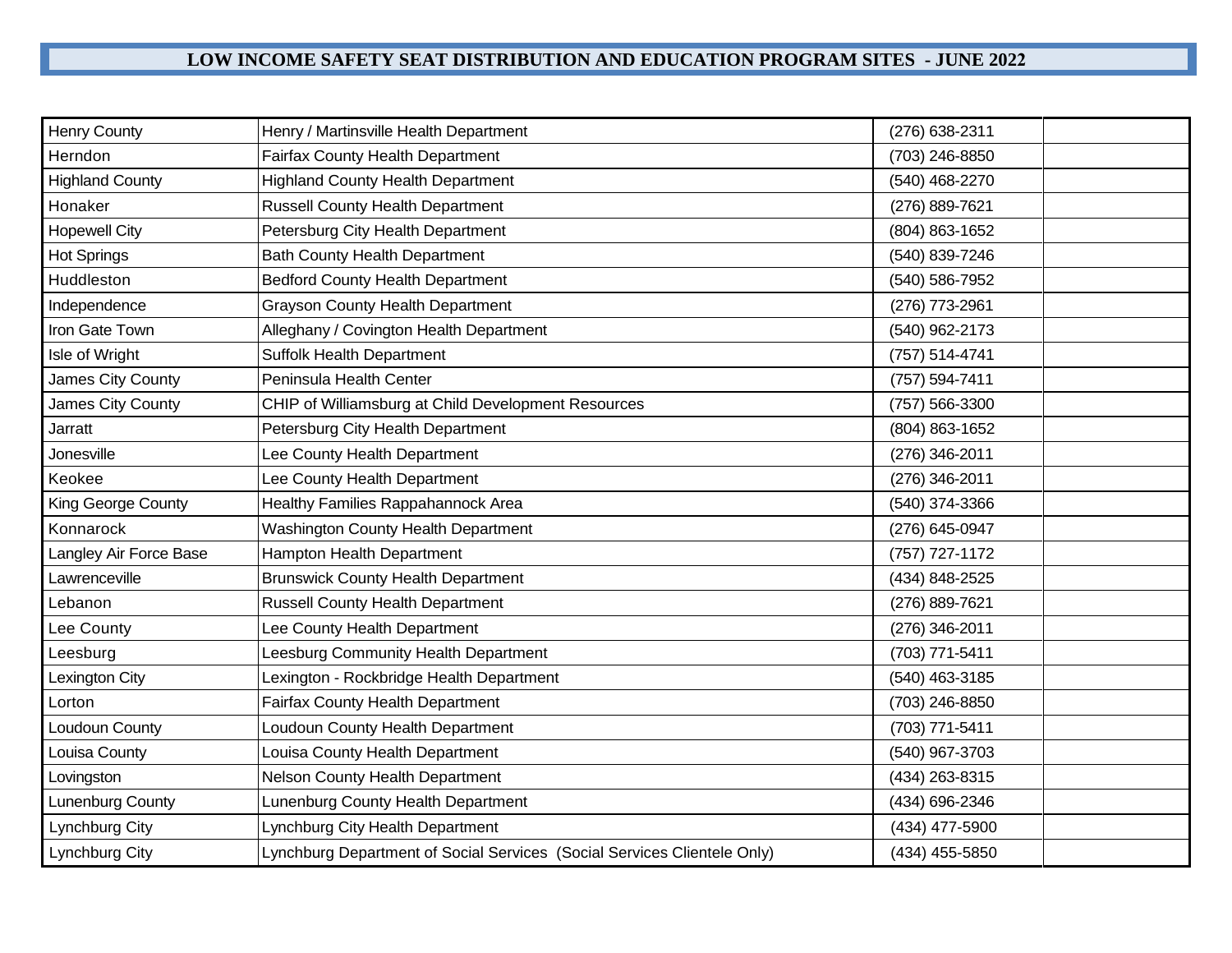| <b>Madison County</b>     | Madison County Health Department                                               | (540) 948-5481 | Ext. 20  |
|---------------------------|--------------------------------------------------------------------------------|----------------|----------|
| Manassas                  | Prince William -Northern Virginia Family Services (Serves NVFS Clientele Only) | Clientele Only |          |
| Marion                    | Smyth County Health Department                                                 | (276) 781-7460 |          |
| Martinsville City         | Henry-Martinsville Health Department                                           | (276) 638-2311 |          |
| Martinsville City         | <b>Franklin County Perinatal Education Center</b>                              | (540) 489-1800 |          |
| Meadows of Dan            | Patrick County Health Department                                               | (276) 693-2070 |          |
| McClure                   | Dickenson County Health Department                                             | (276) 926-4979 |          |
| McKenney                  | Petersburg Health Department                                                   | (804) 863-1652 |          |
| McLean                    | Fairfax County Health Department                                               | (703) 246-8850 |          |
| <b>Mecklenburg County</b> | Mecklenburg County Health Department                                           | (434) 738-6333 |          |
| Merrifield                | <b>Fairfax County Health Department</b>                                        | (703) 246-8850 |          |
| <b>Middlesex County</b>   | <b>Middlesex County Healthy Families</b>                                       | (804) 654-1851 |          |
| Millboro                  | <b>Bath County Health Department</b>                                           | (540) 839-7246 |          |
| Moneta                    | <b>Bedford County Health Department</b>                                        | (540) 586-7952 |          |
| Monterey                  | <b>Highland County Health Department</b>                                       | (540) 468-2270 |          |
| <b>Montgomery County</b>  | Montgomery County Health Department                                            | (540) 381-7100 | Ext. 195 |
| Montvale                  | <b>Bedford County Health Department</b>                                        | (540) 586-7952 |          |
| Mount Jackson             | Shenandoah County Health Department                                            | (540) 459-3733 |          |
| <b>Mount Vernon</b>       | <b>Fairfax County Health Department</b>                                        | (703) 246-8850 |          |
| <b>Nelson County</b>      | <b>Nelson County Health Department</b>                                         | (434) 263-8315 |          |
| <b>New Castle</b>         | <b>Craig County Health Department</b>                                          | (540) 864-5136 | Ext. 102 |
| New Kent County           | New Kent County Health Department                                              | (804) 966-9640 |          |
| <b>New Market</b>         | Shenandoah County Health Department                                            | (540) 459-3733 |          |
| Newington                 | <b>Fairfax County Health Department</b>                                        | (703) 246-8850 |          |
| <b>Newport News City</b>  | Peninsula Health Center                                                        | (757) 594-7411 |          |
| Nora                      | Dickenson County Health Department                                             | (276) 926-4979 |          |
| Norfolk                   | Norfolk City Department of Health                                              | (757) 683-2301 |          |
| North Springfield         | <b>Fairfax County Health Department</b>                                        | (703) 246-8850 |          |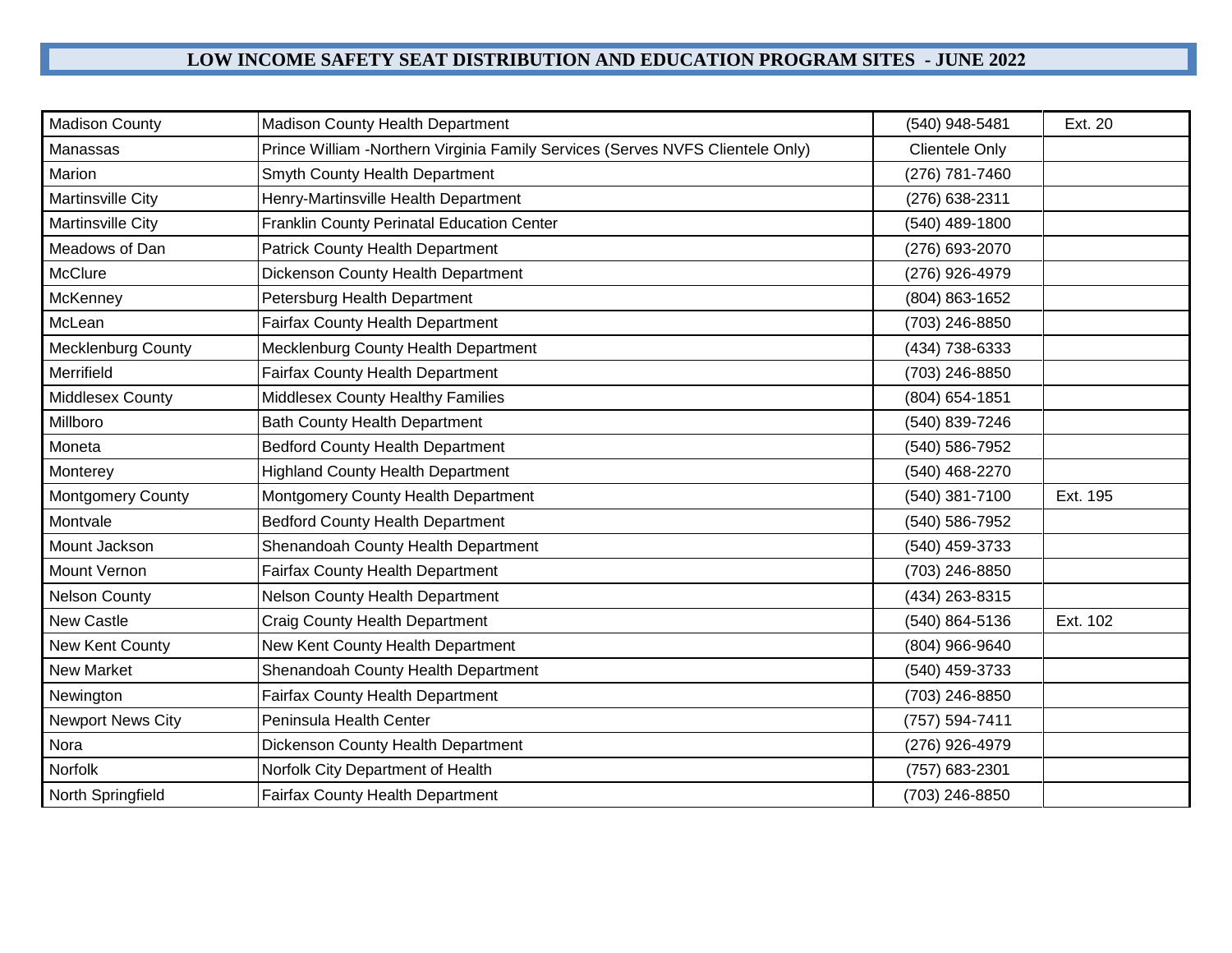| Norton                      | <b>Wise County Health Department</b>                                           | (276) 328-1915   |           |
|-----------------------------|--------------------------------------------------------------------------------|------------------|-----------|
| Nottoway County             | Nottoway County Health Department                                              | (434) 645-7595   |           |
| Oak Hill                    | <b>Fairfax County Health Department</b>                                        | (703) 246-8850   |           |
| Oakton                      | <b>Fairfax County Health Department</b>                                        | (703) 246-8850   |           |
| <b>Orange County</b>        | Orange County Health Department                                                | (540) 672-1291   | Ext. 116  |
| Page County                 | Page County Health Department                                                  | (540) 743-6528   |           |
| Palmyra                     | Fluvanna County Health Department                                              | (434) 591-1960   |           |
| <b>Patrick County</b>       | <b>Patrick County Health Department</b>                                        | (276) 693-2070   |           |
| <b>Patrick County</b>       | Franklin County Perinatal Education Center                                     | $(540)$ 489-1800 |           |
| Pennington Gap              | Lee County Health Department                                                   | (276) 346-2011   |           |
| Petersburg City             | Petersburg City Health Department                                              | (804) 863-1652   |           |
| Phoebus                     | Hampton Health Department                                                      | (757) 727-1172   |           |
| Pittsylvania County         | Pittsylvania County Health Department                                          | (434) 432-7232   |           |
| Poquoson City               | Hampton Health Department                                                      | (757) 727-1172   | Ext. 109  |
| Poquoson City               | Peninsula Health Center                                                        | (757) 594-7411   |           |
| Portsmouth                  | Portsmouth Health Department                                                   | (757) 393-8585   | Ext. 8531 |
| Pound                       | Wise County Health Department                                                  | (276) 328-1915   |           |
| <b>Prince Edward County</b> | Prince Edward County Health Department                                         | (434) 392-8187   |           |
| <b>Prince George County</b> | Petersburg City Health Department                                              | (804) 863-1652   |           |
| <b>Prince William</b>       | Prince William -Northern Virginia Family Services (Serves NVFS Clientele Only) | Clientele Only   |           |
| Providence Forge            | New Kent County Health Department                                              | (804) 966-9640   |           |
| <b>Pulaski County</b>       | Pulaski County Health Department                                               | (540) 440-2188   |           |
| Radford                     | Radford County Health Department                                               | (540) 381-7100   | Ext. 195  |
| Rappahannock County         | Rappahannock County Health Department                                          | (540) 675-3516   |           |
| Reston                      | <b>Fairfax County Health Department</b>                                        | (703) 246-8850   |           |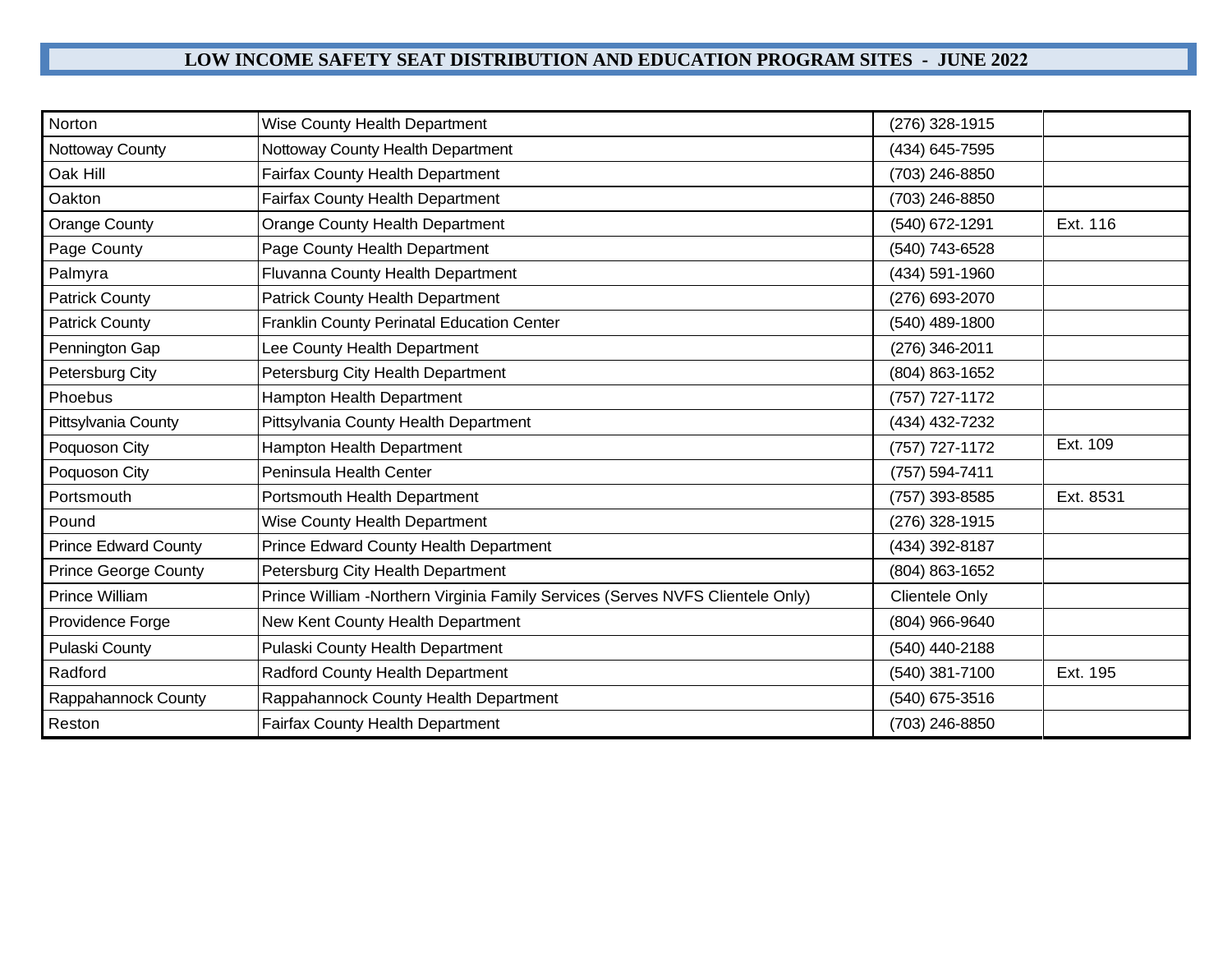| Richlands              | <b>Tazewell County Health Department</b>   | (276) 988-5585 |                   |
|------------------------|--------------------------------------------|----------------|-------------------|
| <b>Richmond City</b>   | <b>Richmond City Health Department</b>     | (804) 404-5166 |                   |
| Rockbridge County      | Lexington - Rockbridge Health Department   | (540) 463-3185 |                   |
| Roanoke City           | Roanoke City Health Department             | (540) 283-5050 |                   |
| Roanoke County         | Roanoke County / Salem Health Department   | (540) 387-5530 |                   |
| Roanoke County         | Roanoke County / Vinton Health Department  | (540) 857-7800 |                   |
| Rockingham County      | Harrisonburg Department of Fire            | (540) 810-0527 |                   |
| Rocky Mount            | Franklin County Perinatal Education Center | (540) 489-1800 |                   |
| Rose Hill              | Lee County Health Department               | (276) 346-2011 |                   |
| <b>Russell County</b>  | <b>Russell County Health Department</b>    | (276) 889-7621 |                   |
| <b>Saint Charles</b>   | Lee County Health Department               | (276) 346-2011 |                   |
| Saint Paul             | Wise County Health Department              | (276) 328-1915 |                   |
| Salem                  | Roanoke County/Salem Health Department     | (540) 387-5530 |                   |
| Saltville              | Smyth County Health Department             | (276) 781-7460 | or (276) 645-0947 |
| <b>Scott County</b>    | Scott County Health Department             | (276) 386-1312 |                   |
| Shenandoah County      | Shenandoah County Health Department        | (540) 459-3733 |                   |
| <b>Skippers</b>        | Petersburg Health Department               | (804) 863-1652 |                   |
| Smyth County           | Smyth County Health Department             | (276) 781-7460 |                   |
| South Boston           | <b>Halifax County Health Department</b>    | (434) 476-4863 |                   |
| South Hill             | Mecklenburg County Health Department       | (434) 738-6333 |                   |
| Spotsylvania County    | Spotsylvania Health Department             | (540) 507-7415 |                   |
| Springfield            | Fairfax County Health Department           | (703) 246-8850 |                   |
| <b>Stafford County</b> | <b>Stafford Health Department</b>          | (540) 659-3101 | Ext. 121          |
| Standardsville         | <b>Greene County Health Department</b>     | (434) 985-2262 |                   |
| Staunton               | Staunton - Augusta Health Department       | (540) 332-7830 | Ext. 320          |
| Stewartsville          | <b>Bedford County Health Department</b>    | (540) 586-7952 |                   |
| <b>Stony Creek</b>     | Petersburg Health Department               | (804) 863-1652 |                   |
| Strasburg              | Shenandoah County Health Department        | (540) 459-3733 |                   |
| <b>Stuart</b>          | <b>Patrick County Health Department</b>    | (276) 693-2070 |                   |
| Suffolk                | <b>Suffolk Health Department</b>           | (757) 514-4741 |                   |